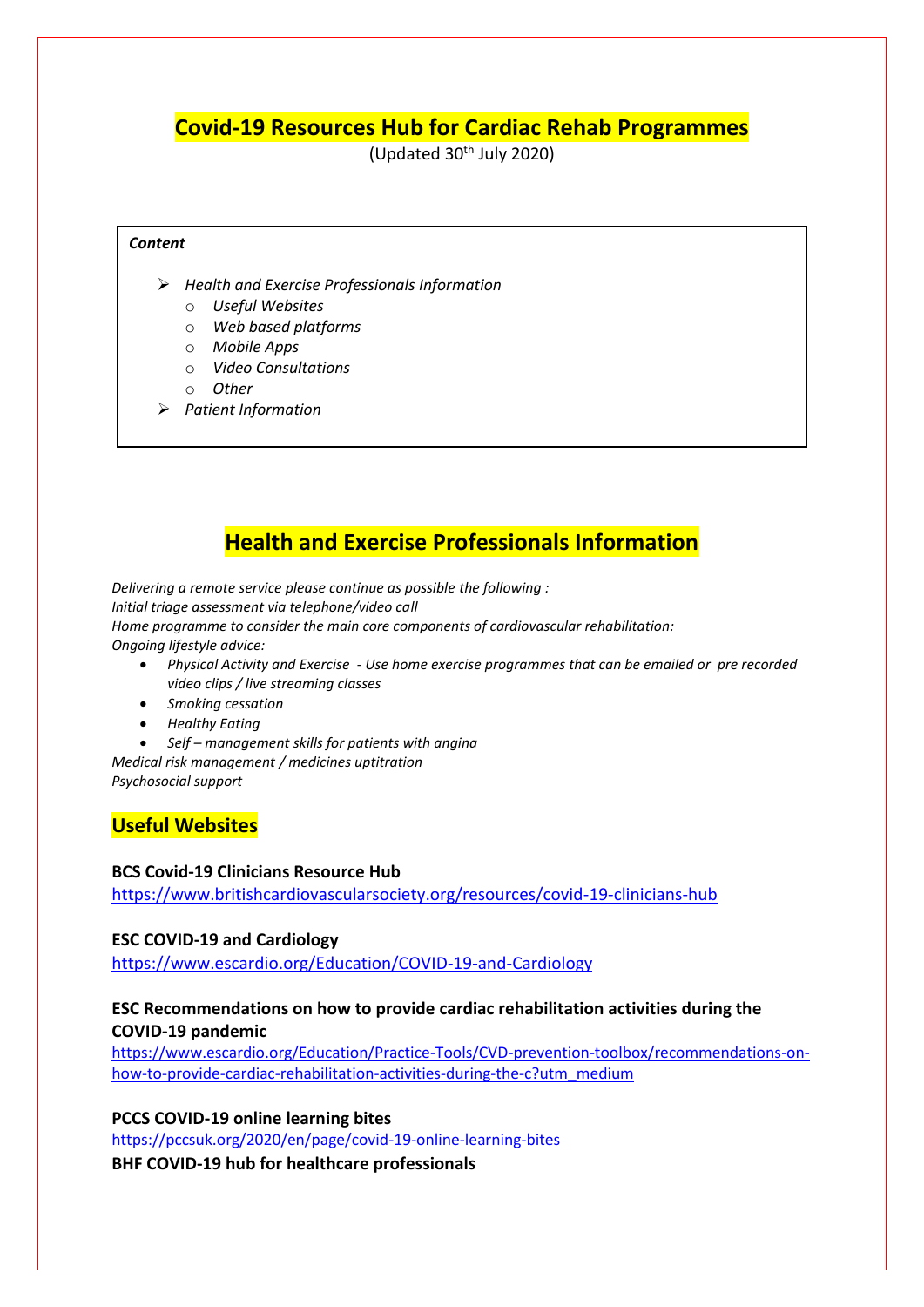### <https://www.bhf.org.uk/for-professionals/healthcare-professionals/coronavirus-covid-19>

#### **Arrhythmia Alliance and COVID-19** <https://heartrhythmalliance.org/aa/uk/arrhythmia-alliance-covid-19-update>

### **Resus UK - COVID-19 Resources: Healthcare Settings**

[https://www.resus.org.uk/media/statements/resuscitation-council-uk-statements-on-covid-19](https://www.resus.org.uk/media/statements/resuscitation-council-uk-statements-on-covid-19-coronavirus-cpr-and-resuscitation/covid-healthcare-resources/) [coronavirus-cpr-and-resuscitation/covid-healthcare-resources/](https://www.resus.org.uk/media/statements/resuscitation-council-uk-statements-on-covid-19-coronavirus-cpr-and-resuscitation/covid-healthcare-resources/)

#### **ICCPR**

On our ICCPR website we have created a page dedicated to COVID-19 resources and projects: <http://globalcardiacrehab.com/major-initiatives/covid-19-2/> Webinar on CR and COVID-19 24th April 2020 <https://www.youtube.com/watch?v=LsZU7y1O-nY&feature=youtu.be>

### **British Society of Heart Failure**

[https://www.bsh.org.uk/2020/04/10/retention-of-essential-heart-failure-services-during-covid-19](https://www.bsh.org.uk/2020/04/10/retention-of-essential-heart-failure-services-during-covid-19-pandemic/) [pandemic/](https://www.bsh.org.uk/2020/04/10/retention-of-essential-heart-failure-services-during-covid-19-pandemic/)

### **Moving Medicine**

Guidance on Physical activity advice https://movingmedicine.ac.uk/disease/ihd/?current\_page=disease-title#start

[https://www.nhsx.nhs.uk/covid-19-response/data-and-information-governance/information](https://www.nhsx.nhs.uk/covid-19-response/data-and-information-governance/information-governance/covid-19-information-governance-advice-health-and-care-professionals/)[governance/covid-19-information-governance-advice-health-and-care-professionals/](https://www.nhsx.nhs.uk/covid-19-response/data-and-information-governance/information-governance/covid-19-information-governance-advice-health-and-care-professionals/)

### **General Websites**

**Government Advice** [https://www.gov.uk/government/topical-events/coronavirus-covid-19](https://www.gov.uk/government/topical-events/coronavirus-covid-19-uk-government-response) [uk-government-response](https://www.gov.uk/government/topical-events/coronavirus-covid-19-uk-government-response)

**Scottish Government Advice** <https://www.gov.scot/coronavirus-covid-19/>

**Welsh Government Advice** <https://gov.wales/coronavirus>

**Northern Ireland Department of Health Advice** <https://www.health-ni.gov.uk/coronavirus>

**NHS** <https://www.nhs.uk/conditions/coronavirus-covid-19/>

### **Public Health websites:**

Wales <https://phw.nhs.wales/>

Northern Ireland <https://www.publichealth.hscni.net/>

England <https://www.gov.uk/government/organisations/public-health-england>

Scotland <https://www.hps.scot.nhs.uk/>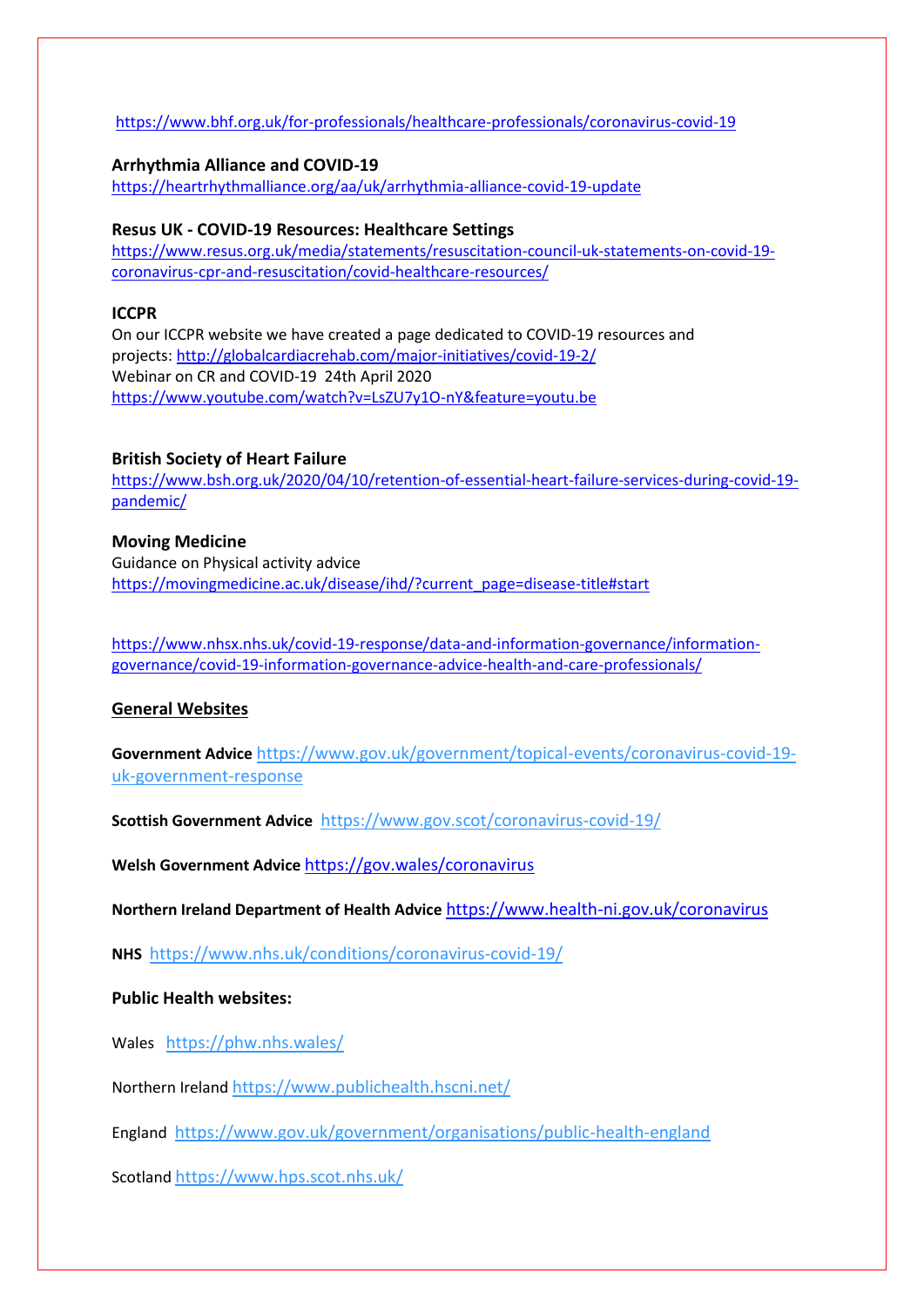## **Web based resources**

## **The Heart Manual Programme**

The Heart Manual department (NHS Lothian) for this highly evidenced comprehensive cardiac rehabilitation programme (available in digital and paper format) is now offering the following:

- Free Digital Reboot sessions for previously trained Heart Manual Facilitators. These are short remote practical update sessions (one hour max) on the Digital Heart Manual.
- Reduced cost of online training packages for health professionals to facilitate the Heart Manual programmes (digital and paper formats) Myocardial Infarction and Revascularisation versions.

For availability and booking please contact: [heart.manual@nhslothian.scot.nhs.uk](mailto:heart.manual@nhslothian.scot.nhs.uk) 0131 537 9137/9127 [www.theheartmanual.com](http://www.theheartmanual.com/)

## **REACH-HF**

To enable heart failure patients to continue with rehabilitation at home during the COVID-19 outbreak, REACH-HF are offering training free of charge for healthcare professionals. The remote, web-based, course is jointly sponsored by NHS Lothian, Health &Care Innovations and the REACH-HF Study Group. For more information please contact the Heart Manual Department: [Heart.manual@nhslothian.scot.nhs.uk](mailto:Heart.manual@nhslothian.scot.nhs.uk)

REACH HF website <http://sites.exeter.ac.uk/reach-hf/>

## **Activate your Heart (AYH)**

In light of the recent COVID-19 outbreak we would like to offer **ACTIVATE YOUR HEART®** an effective and acceptable alternative to traditional CR programmes for a 3 month period free of charge to all NHS CR teams.

**ACTIVATE YOUR HEART®** is an online, interactive cardiac rehabilitation programme designed to support individuals who have had a recent cardiac event, or have a pre-existing heart disease.

Please contact Nikki Gardiner – [nikki.y.gardiner@uhl-tr.nhs.uk](mailto:nikki.y.gardiner@uhl-tr.nhs.uk) or Amye Watt – [amye.watt@uhl-tr.nhs.uk](mailto:amye.watt@uhl-tr.nhs.uk) for further details

### **Astra Zeneca**

My Heart Attack website[: https://www.myheartattack.co.uk/](https://www.myheartattack.co.uk/)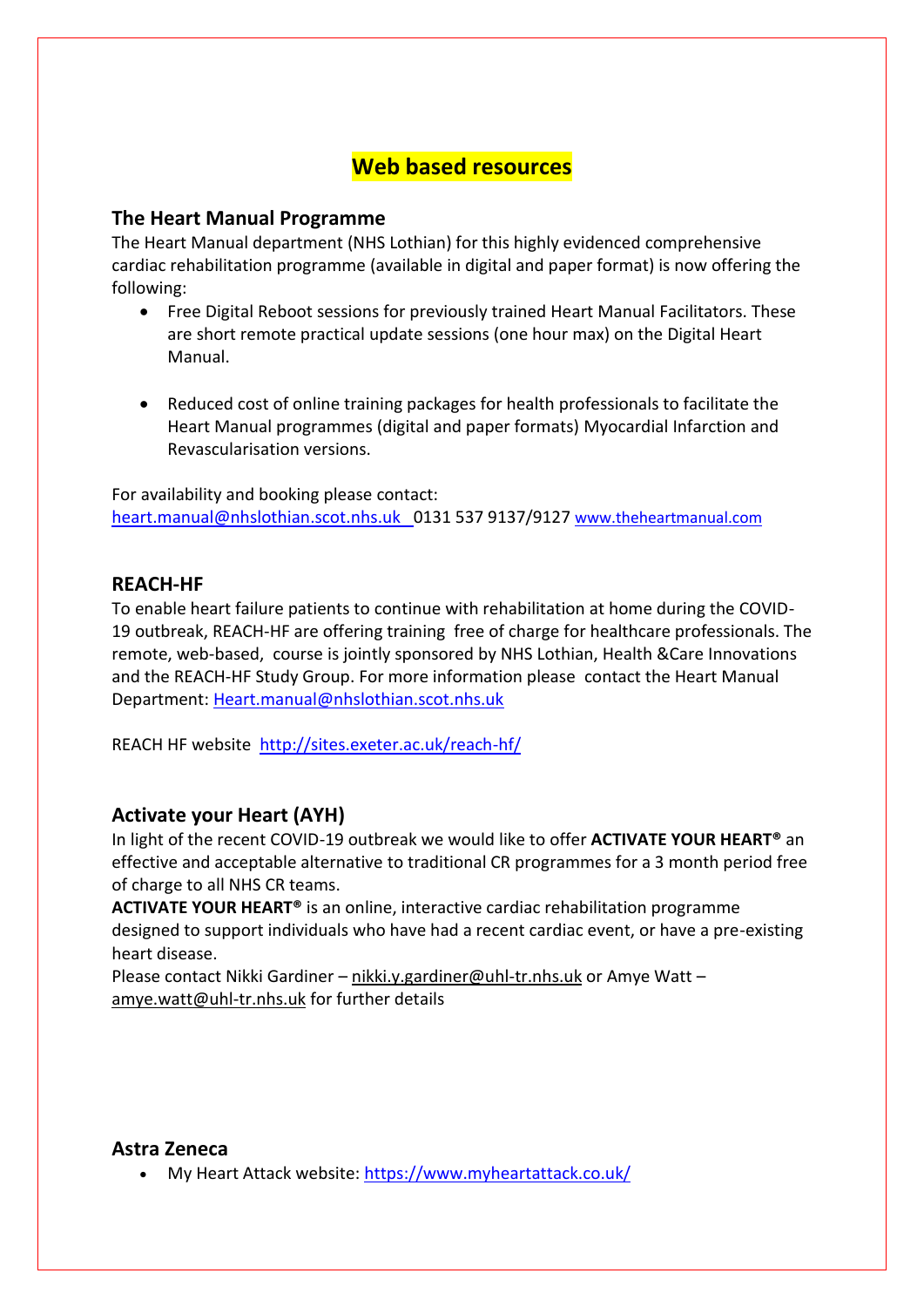- $\circ$  A non-promotional patient website which aims to support patients after their ACS event. This has tailored and downloadable resources in a timeframe from event manner. Resources include disease information, medicine information, lifestyle advice etc.
- InterACT Medical Education website:<https://interactmedicaleducation.com/>
	- o a non-promotional website which aims to educate HCPs.

## **Healthmachine**

Digital CR platform - 90 day free trial currently available <https://www.healthmachine.io/>

## **Cardiac College**

From International Collaboration for Cardiovascular Care and Prevention and Rehabilitation (ICCPR) [https://globalcardiacrehab.com](https://globalcardiacrehab.com/)

As with many programs, our team in Toronto (TRI-UHN) is temporarily moving to a virtual care model. As many of you know our group has developed an evidence- and theoreticallybased comprehensive education intervention called Cardiac College, which is available online for free in 6 languages (English, French, Portuguese, Spanish, Hindi and Punjabi). If your program is in need of online resources for your patients, please feel free to connect them to Cardiac College [\(www.cardiaccollege.ca\)](http://www.cardiaccollege.ca/). The website includes a free patient [guide](https://www.healtheuniversity.ca/EN/CardiacCollege/About/Pages/download-guide.aspx) (available in all 6 languages), resistance training [videos,](https://www.healtheuniversity.ca/EN/CardiacCollege/Active/Resistance_Training/Exercises/Pages/exercise-gallery.aspx)

nutrition [videos](https://www.healtheuniversity.ca/EN/CardiacCollege/Eating/Choosing/Pages/default.aspx) (and [here\)](https://www.healtheuniversity.ca/EN/CardiacCollege/Eating/What-is-healthy-eating/Pages/healthy_eating_videos.aspx), and other patient-centred materials that may help support this change in our models of care.

[THRiVE](https://www.healtheuniversity.ca/EN/CardiacCollege/THRIVE/) is a 12-week structured goal setting and education program that is part of Cardiac College and is also free to use and available on the website in English and French. Contact information: Gabriela Melo Ghisi [\(Gabriela.MeloGhisi@uhn.ca\)](mailto:Gabriela.MeloGhisi@uhn.ca)

Crystal Aultman [\(crystal.aultman@uhn.ca\)](mailto:crystal.aultman@uhn.ca)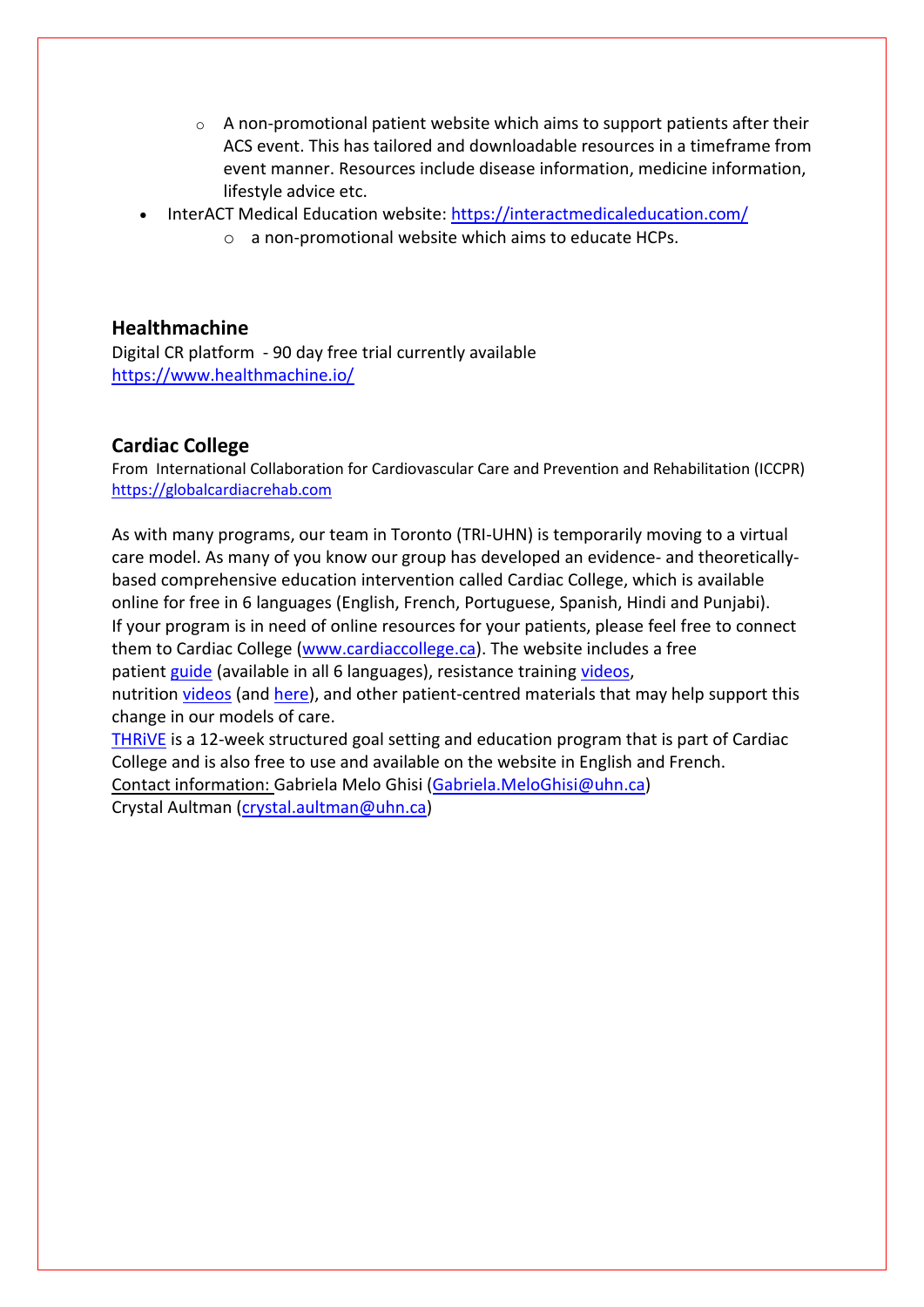# **Mobile Apps**

### **myheart**

COVID-19 has had a profound impact on the health service. With the current focus on reducing transmission through social distancing, many appointments, operations, pulmonary and cardiac rehabilitation classes have been cancelled. It is now more important than ever for us to think 'outside the box' about how we continue to deliver care for people with long-term conditions who are at even greater risk during this incredibly challenging time.

The myHeart App , is suitable for people following their cardiac events, cardiac surgery and for people with heart failure. It can benefit cardiac rehabilitation (CR) services by:

- Providing a clinician dashboard allowing remote monitoring of patients.
- Supporting home-based rehab which delivers the similar outcomes as conventional CR for BP, cholesterol targets and physical activity levels
- Providing patients with 24/7, lifelong, access for maintenance and sustained behaviour change.

The clinically led my mhealth team will work with you to rapidly start using the App allowing your service to provide care remotely during these difficult times. To help services get started quickly we can offer the first 3-months at zero cost, when commissioned as part of a year-long contract, with flexible payment schedules starting in month four. We hope this will allow for badly needed contingency service provision to meet the immediate and longer term impact of Covid-19.

For further information about how the myHeart App please contact the senior medical advisor to my mhealth Dr Harry Thirkettle at [harry.thirkettle@mymhealth.com](mailto:harry.thirkettle@mymhealth.com)

### **Activ8rlives**

Aseptika Ltd [\(www.activ8rlives.com\)](http://www.activ8rlives.com/) has created an integrated platform for selfmanagement and remote monitoring called Activ8rlives, CE marked as a Class I medical device. This combines key pillars of self-care and self-management, integrating medical monitors, condition-specific medically certified Apps, UK-based Cloud, education programmes, exercise programmes, remote monitor portal, monitoring services or can be used in a franchise model. We have gained extensive experience in rapid deployment in real-world settings.

One of the condition-specific "verticals" for remote monitoring/support and selfmanagement programmes that we want to extend is in the field of cardiac/pulmonary rehabilitation, specifically adults returning to home from hospital after a cardiac or respiratory event. This product is called Active<sup>+</sup>me (see Maggie's story here: <https://youtu.be/HIzbKMJQEH8>

Aseptika develops and manufactures medical devices to ISO13485:2016. The company complies with NHS Data Security and Protection Toolkit and is certified to Cyber Essentials Plus. [Support@asepitika.com](mailto:Support@asepitika.com)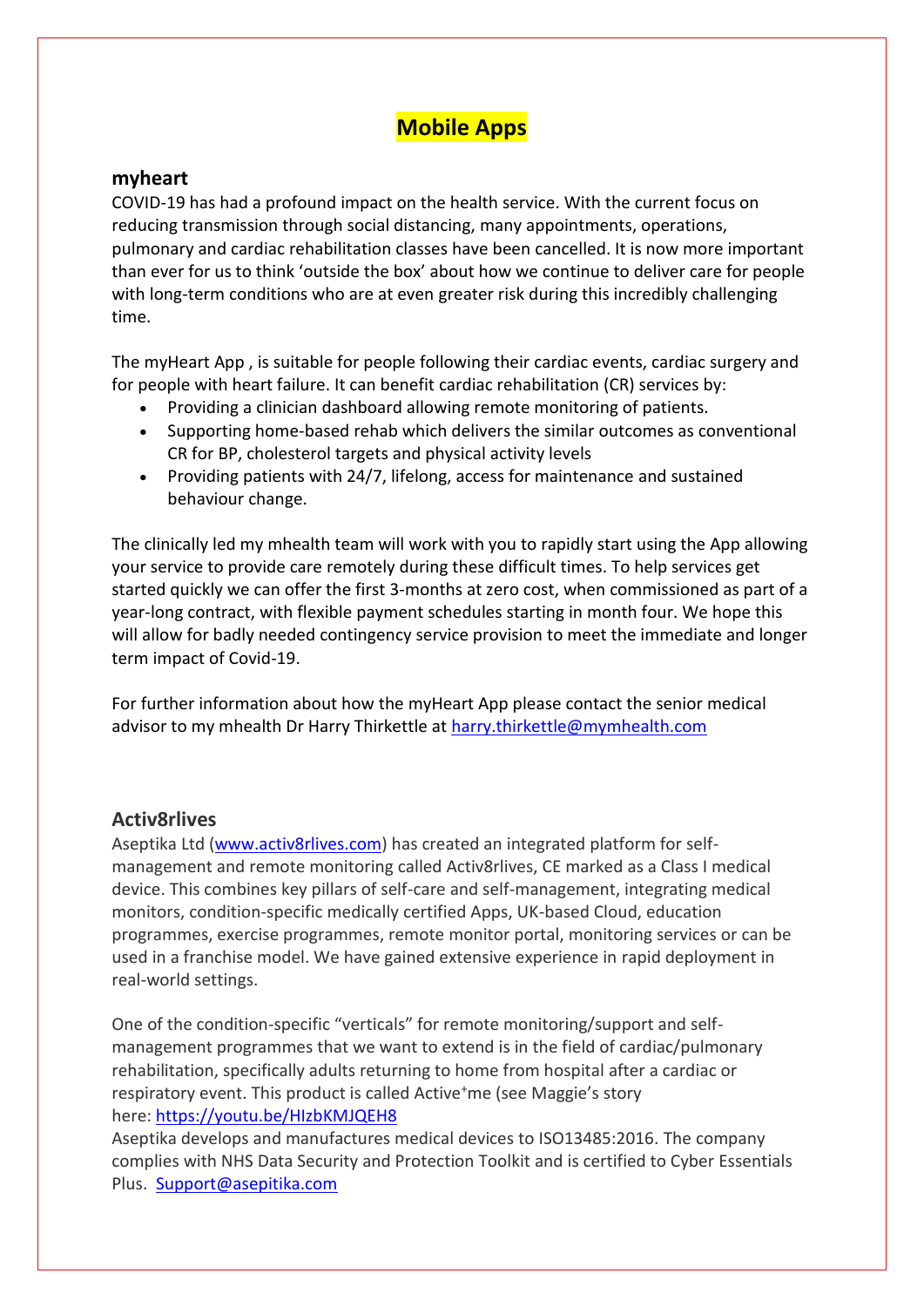## **EXi (previously called iPrescribe Exercise)**

Developed by physiotherapists, EXi is an automated and evidence-based app which analyses the user's health, resting heart rate and current fitness level, and it prescribes a personalised physical activity programme which is set at the right level for each person. Over 12 weeks, the programme gradually increases in exercise time, intensity and frequency until the user is meeting the recommended levels of activity set by the Chief Medical Officer. The programme can also specifically target any number of 20 long term conditions including heart disease, diabetes, hypertension, peripheral arterial disease, stroke, hyperlipidemia (or multi-morbidity), with an appropriate exercise programme based on the latest medical guidelines for exercise prescription. The app contains a range of bespoke fitness content including home exercise videos and GPS tracked outdoor walking, and the user will be presented with the specific range of content which is appropriate for their exercise intensity level: Low, moderate or high. All of our fitness content is timed (so the user can do as little/as much as they'd like) and is tracked throughout the day. The app also asks checks the user's exercise heart rate (either during the workout via an Apple Watch, or using the mobile phone camera flash straight after the session) and RPE score – giving immediate feedback if the user is working at the correct level.

Patient safety is a priority: The app includes pre-participation medical screening to assess for contraindications/cardiac instability, it contains disease specific precautions and contraindications to exercise, and the app will generate specific objective measures (which are linked to their current health status and disease profile) to track the user's response to exercise. The app also analyses health data (resting heart rate, abdominal circumference, blood pressure and weight/BMI) and assesses the risk of developing chronic disease, providing a colour-coded risk profile: This tells you what your score represents and what the ideal range should be. The app will modify the user's predicted maximal heart rate response if the user is on any medication which may affect heart rate or rhythm. The user also has the option of completing a 6-minute walk test (measured by GPS with audio instructions) which provides information about their current fitness level, and provides a benchmark figure that we can compare against at 6 weeks and 12 weeks to measure their progress.

The user can generate a progress report directly from the app to share with their health professional. We can also provide health and fitness professionals with a data portal to track your patient's health and fitness data in real time (we are currently providing this at zero cost during the coronavirus outbreak), allowing you to remotely monitor your patients.

With the support of Apple, we have now developed the programme for the Apple Watch, providing seamless data capture and an enhanced user experience, whilst utilising the Apple Watch to its full capabilities as a health tool. We have also developed an Earn Your Apple Watch programme (this rewards function can be switched on via an invite code). This programme allows organisations to subsidise the cost of an Apple Watch for their members if they meet personalised health targets.

Exi (iPrescribe Exercise) is on the NHS Apps Library and is being used across the NHS in multiple sites to provide clinical rehab (e.g. cardiac rehab, diabetes management, weight management). It won GSK's global self-care challenge in 2019 and has been funded by and received support from Sport England.

Contact : Lewis Manning [info@exi.life](mailto:info@exi.life) [www.exi.life](http://www.exi.life/)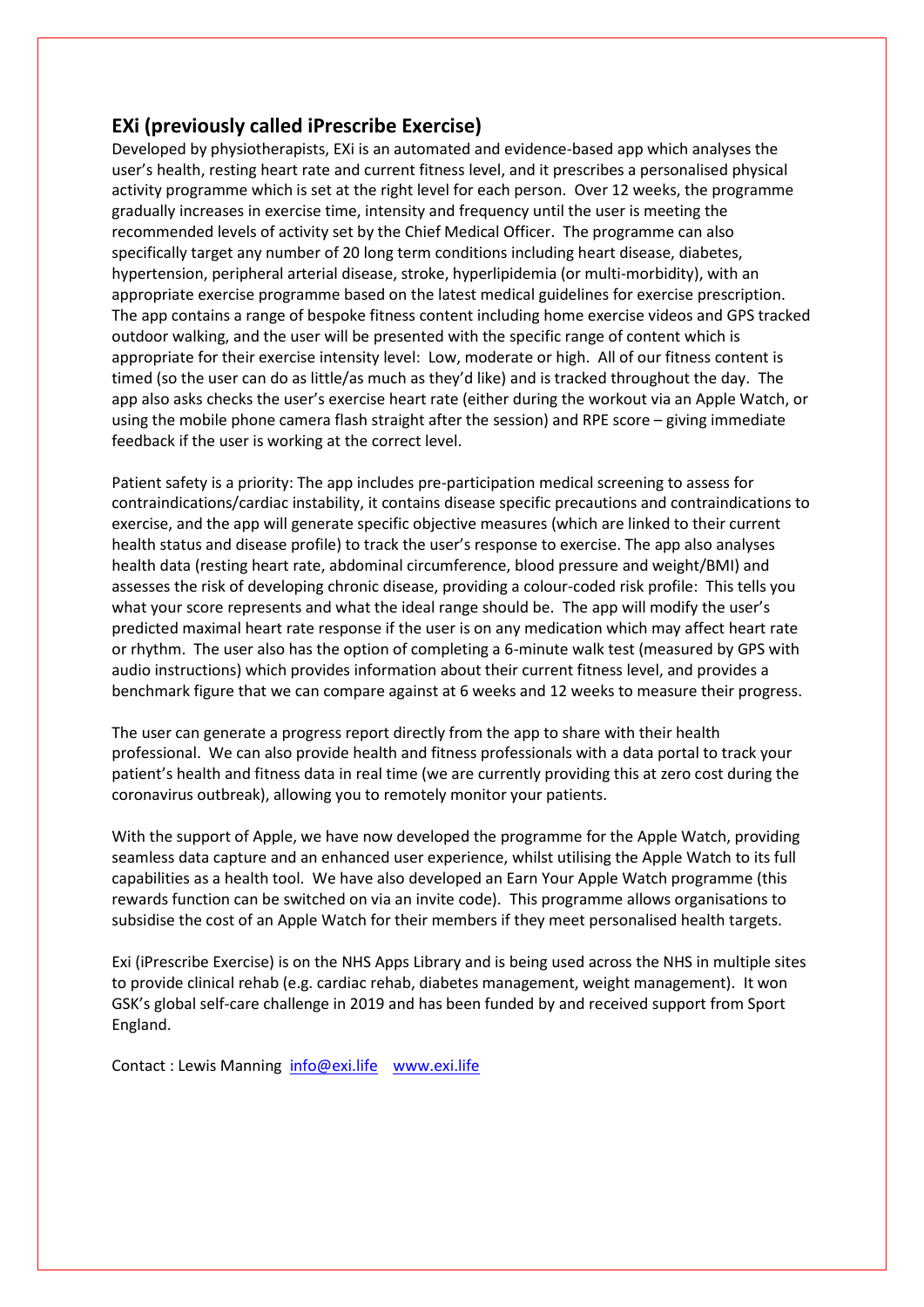## **Video Consultations**

*For Initial and final assessment consultations/ongoing reviews*

### **NHSx**

[https://www.nhsx.nhs.uk/covid-19-response/technology-nhs/web-based-platform-which-offers](https://www.nhsx.nhs.uk/covid-19-response/technology-nhs/web-based-platform-which-offers-video-calls-services/)[video-calls-services/](https://www.nhsx.nhs.uk/covid-19-response/technology-nhs/web-based-platform-which-offers-video-calls-services/)

[https://www.nhsx.nhs.uk/covid-19-response/data-and-information-governance/information](https://www.nhsx.nhs.uk/covid-19-response/data-and-information-governance/information-governance/covid-19-information-governance-advice-health-and-care-professionals/)[governance/covid-19-information-governance-advice-health-and-care-professionals/](https://www.nhsx.nhs.uk/covid-19-response/data-and-information-governance/information-governance/covid-19-information-governance-advice-health-and-care-professionals/)

### **Remote working**

[https://www.england.nhs.uk/coronavirus/wp-content/uploads/sites/52/2020/03/C0044-Specialty-](https://www.england.nhs.uk/coronavirus/wp-content/uploads/sites/52/2020/03/C0044-Specialty-Guide-Virtual-Working-and-Coronavirus-27-March-20.pdf)[Guide-Virtual-Working-and-Coronavirus-27-March-20.pdf](https://www.england.nhs.uk/coronavirus/wp-content/uploads/sites/52/2020/03/C0044-Specialty-Guide-Virtual-Working-and-Coronavirus-27-March-20.pdf)

### **Attend Anywhere platform**

<https://england.nhs.attendanywhere.com/resourcecentre/Content/Home.htm>

### **Chartered Society of Physiotherapy Guidance on remote consultations**

<https://www.csp.org.uk/publications/covid-19-guide-rapid-implementation-remote-consultations>

Useful Youtube clip on key considerations for clinicians new to video consultations <https://www.youtube.com/watch?v=1UivLSPDeZo>

### **Health and Care Consultations**

We are making our video library free to use for four months so how about something like this to share:

HCI have created an abridged version of their health and care video library that you can use **free of charge** for the next four months. Set up a link from your website to this library [http://healthvideos.hci.digital](http://healthvideos.hci.digital/) and share with your patients.

The cardiac rehabilitation videos explain what CR is and how to exercise safely. One video is an explanation of what cardiac rehabilitation is including the 4 phases. The second is a top tips video around how to exercise safely in different scenarios. It may change depending on what medications you are on and includes things to avoid such as heavy lifting and when stop.

There's over 500 videos that are there to help support your patients in other key areas. Contact HCI at [info@hci.digital](mailto:info@hci.digital) if you need help or advice.

### **Visionable**

Video collaboration platform designed especially for healthcare teams [www.visionable.com](http://www.visionable.com/) Contact : [support@visionable.com](mailto:support@visionable.com) 

### **Inhealthcare**

Digital health and remote patient monitoring. With more than 50,000 patients using its digital health services and a growing customer base, Inhealthcare is the number one choice for digital health and remote patient monitoring services in the UK. Inhealthcare enables health and social care organisations to deliver more care outside of the traditional setting to reduce pressures on overstretched services. Inhealthcare has a Digital Health Marketplace of more than 50 clinically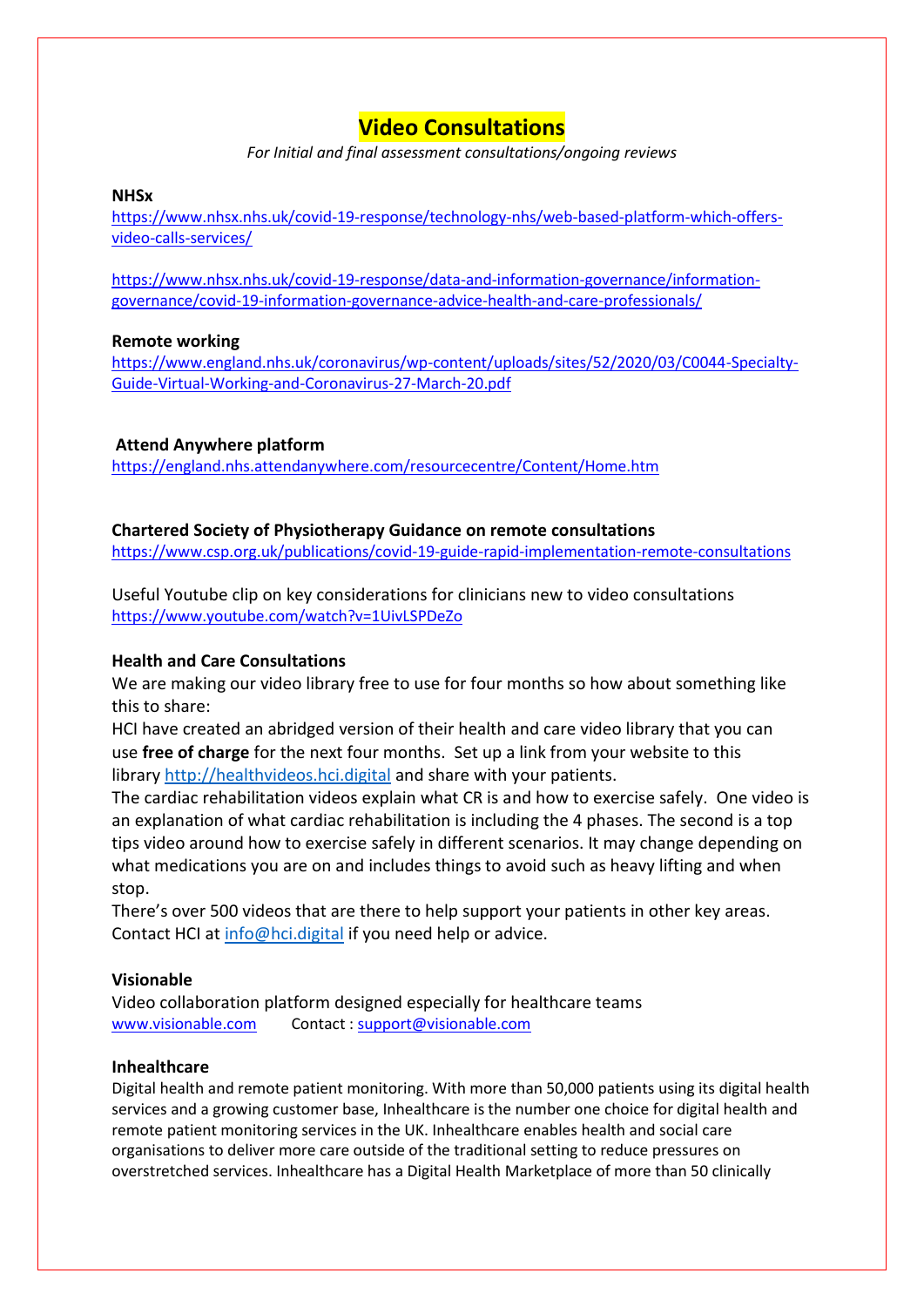designed services, including hypertension, smoking cessation, COPD, falls, undernutrition and diabetes. Alternatively, new services can be built and rolled out at speed using the Inhealthcare Toolkit. Find out more at [www.inhealthcare.co.uk](http://www.inhealthcare.co.uk/)

## **Other**

**BACPR EPG Guidance document - Delivery of the Physical Activity and Exercise Component of Core Cardiovascular Rehabilitation During the COVID-19 Pandemic** 

[http://www.bacpr.com/resources/BACPR\\_EPG\\_Guidance\\_Doc\\_CV19\\_FINAL\\_FINAL.pdf](http://www.bacpr.com/resources/BACPR_EPG_Guidance_Doc_CV19_FINAL_FINAL.pdf)

## **Remote monitoring**

**Home blood pressure monitoring**  The British and Irish Hypertension Society have a range of resources for HBPM including protocols,

instructions for patients, and results sheets. <https://bihsoc.org/resources/bp-measurement/hbpm/>

**Wearable Technology**  Fitbit <https://www.fitbit.com/us/home>

# **Patient Information**

## **BHF Helpline 0300 330 3322**

**BHF Cardiac Rehab @ Home hub page for patients** <https://www.bhf.org.uk/informationsupport/support/cardiac-rehabilitation-at-home>

**ESC - COVID-19 and Heart Patients (Q&A)** [https://www.escardio.org/Education/COVID-19-and-Cardiology/what-heart-patients-should-know](https://www.escardio.org/Education/COVID-19-and-Cardiology/what-heart-patients-should-know-about-the-coronavirus-covid-19)[about-the-coronavirus-covid-19](https://www.escardio.org/Education/COVID-19-and-Cardiology/what-heart-patients-should-know-about-the-coronavirus-covid-19)

## **ACPICR (Association of Chartered Physiotherapists in Cardiovascular Rehabilitation) patient leaflets**

These leaflets are designed to assist with guidance on different activities following a cardiac event. The leaflets are available to download from ACPICR website. <https://www.acpicr.com/publications/patient-leaflets/>